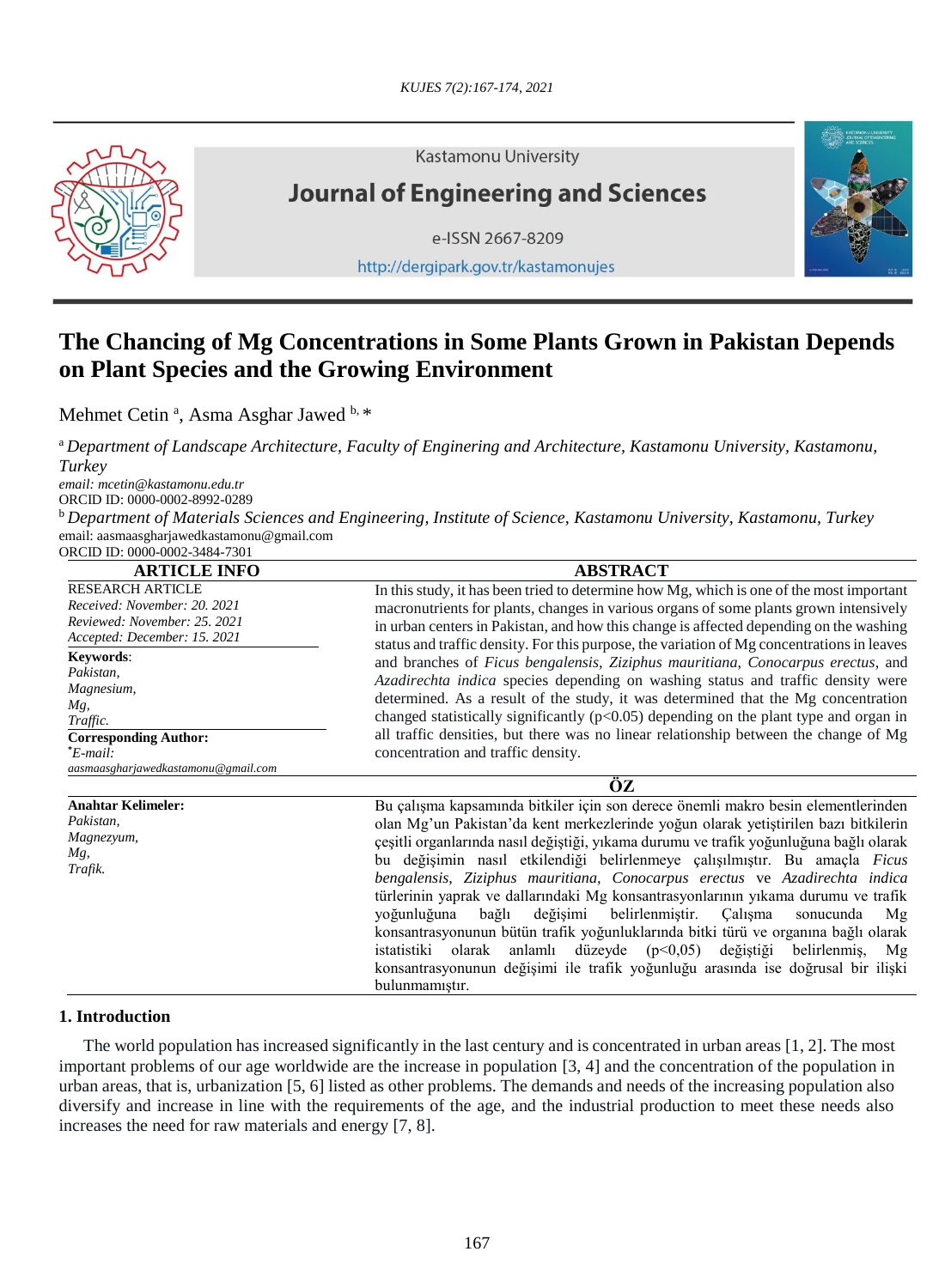The wastes generated as a result of industrial production in this process cause excessive pollution of air [9,10], water [11,12], and soil [13-17]. Global climate change [13-17] and urbanization [18-20] are shown as the biggest irreversible problems of our age [21], and environmental pollution is seen as the most important problem threatening living life and ecosystem [22-24]. Especially in regions with high population density, air pollution is one of the most important problems threatening human life [25-27]. It is reported that 92% of the world's population lives in areas with low air quality and approximately 1 in 8 deaths are caused by air pollution [6, 27].

Plants grown in areas with high air pollution are also affected by this pollution. Because plant development, structure, and phenotypic characters are shaped depending on genetic structure [28-30] as well as environmental conditions [31- 33]. While air pollution changes the composition of the air, it also changes the microecological conditions, and since plant growth is shaped by climatic [34] and edaphic [35,36] factors, plant growth, and content are directly affected.

In this study, it has been tried to determine how Mg, which is one of the most important macronutrients for plants, changes in various organs of some plants grown intensively in urban centers in Pakistan, and how this change is affected depending on the washing status and traffic density.

#### **2. Material and Method**

Within the scope of the study, it was aimed to determine the change of Mg concentration in *Ficus bengalensis* (Fb), *Ziziphus mauritiana* (Zm), *Conocarpus erectus* (Ce), and *Azadirechta indica* (Ai) plants, which are grown intensively in urban centers in Pakistan, depending on the organ, washing status, and traffic density. The study was conducted on materials collected from high-traffic (TRCOK), moderately heavy-traffic (TRAZ), and almost non-traffic (TRYOK) areas. The washing process was also performed on the branch and leaf samples taken from the individuals subject to the study, and the washed organs (Yk) and the unwashed organs (Ykm) were evaluated within the scope of the study.

Branch samples taken from individuals suitable for the study purpose were brought to the laboratory, separated into leaf and branch parts, and then washing was applied in half of these samples. The samples were kept in laboratory conditions for 15 days until they became room dry and then dried in an oven at 45 °C for two weeks. The dried plant samples were ground into powder and weighed 0.5 g and placed in tubes designed for microwave. 10 mL of 65% HNO3 was added to the samples. The prepared samples were then burned in a microwave device at 280 PSI and 180 °C for 20 minutes. After the processes were completed, the tubes were removed from the microwave and allowed to cool. Deionized water was added to the cooled samples to make up to 50 ml. After the prepared samples were filtered through filter paper, they were read at appropriate wavelengths in the ICP-OES device. Mg concentrations were calculated by multiplying the obtained values with the dilution factor. This method used in the study is a method used in many studies to determine elemental analyzes in plants [8-10,37].

The obtained data were evaluated with the help of the SPSS package program, variance analysis was applied to the data, and homogeneous groups were obtained by applying the Duncan test to the groups that were statistically different at least 95% confidence level. The data obtained were simplified and interpreted by tabulating.

## **3. Results**

The results of the analysis of variance regarding the variation of Mg concentrations depending on the plant species and traffic density are given in Table 1.

|               | <b>TRYOK</b> | <b>TRAZ</b> | <b>TRCOK</b> | F        |
|---------------|--------------|-------------|--------------|----------|
| Fb            | 3628,4 Bb    | 1424,5 Aa   | 2582,5 ABb   | $5.4**$  |
| Zm            | 698,1 Aa     | 1325,1 Ba   | 1203.5 Ba    | $7.4**$  |
| <b>Ce</b>     | 3576.9 b     | 3640,4 c    | 3246.3 b     | $0.1$ ns |
| Ai            | 1507,9 Aa    | 2628,0 Bb   | 2189,7 Bab   | $7.3**$  |
| $\mathbf F$   | $9.4***$     | $13.0***$   | $5,2**$      |          |
| *** $n<0$ 001 |              |             |              |          |

Table 1. Variation of Mg (ppm) concentrations by species and traffic density

∵ p<∪,∪∪1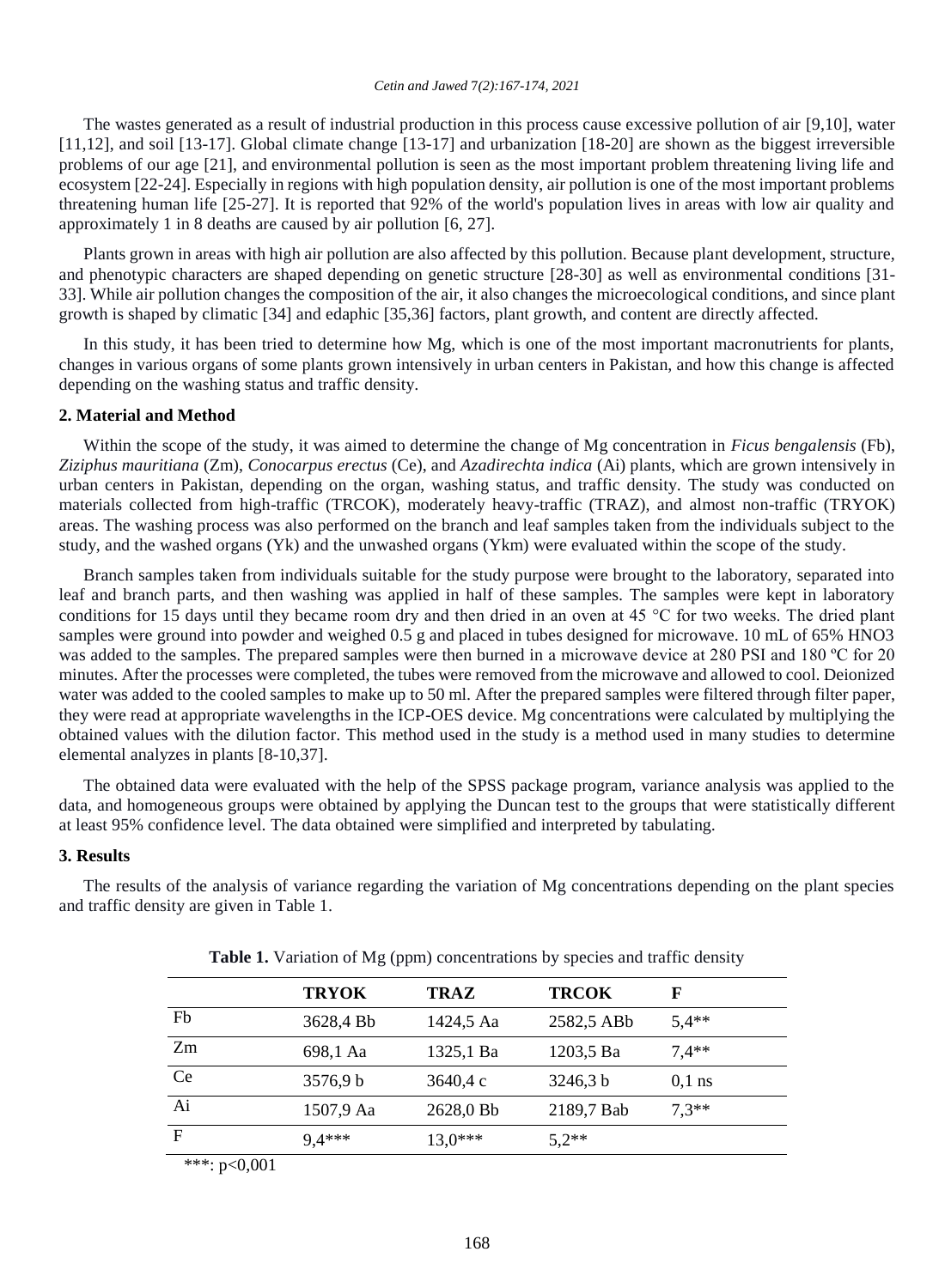When the variation of Mg concentrations based on species and traffic density is examined, it is seen that the changes based on species in all traffic densities are statistically significant (p<0.01) at a confidence level of at least 99%. As a result of the Duncan test, it was determined that the values obtained in Zm were in the first groups and the values obtained in Ce were in the last groups at all traffic densities.

It was determined that the change of Mg concentrations depending on the traffic density based on species was not statistically significant ( $p<0.05$ ) in the Ce species. In other species, it is seen that the Mg concentration does not change concerning the traffic density. The results of the analysis of variance regarding the variation of Mg concentrations depending on the species, organs, washing conditions, and traffic density are given in Table 2.

|                             | <b>rapic 2.</b> Variation of Mg (ppn) concentrations |                |               |             |              |                           |  |  |  |
|-----------------------------|------------------------------------------------------|----------------|---------------|-------------|--------------|---------------------------|--|--|--|
|                             |                                                      | Status of wash | <b>TRYOK</b>  | <b>TRAZ</b> | <b>TRCOK</b> | $\boldsymbol{\mathrm{F}}$ |  |  |  |
| Fb<br>Leaf<br><b>Branch</b> | Yk                                                   | 374,6 Ac       | 1453,0 Bg     | 3560,0 Cl   | 20130,4***   |                           |  |  |  |
|                             | Ykm                                                  | 7247,6 Cp      | 1884,4 Ah     | 3924,2 Bm   | 79126,9***   |                           |  |  |  |
|                             | Yk                                                   | 3425,3 Bl      | 1211,8 Ab     | 1183,5 Ad   | 18777,2***   |                           |  |  |  |
|                             |                                                      | Ykm            | 3465,9 Cm     | 1148,9 Aa   | 1662,2 Bg    | 57372,7***                |  |  |  |
| Zm<br>Leaf<br><b>Branch</b> |                                                      | Yk             | 1121,6 Af     | 1294,2 Bd   | 1868,7 Ci    | 37638,0***                |  |  |  |
|                             |                                                      | Ykm            | 1066,4 Ae     | 1233,1 Bc   | 1680,5 Cg    | 15182,1***                |  |  |  |
|                             |                                                      | Yk             | 327,8 Ab      | 1394,8 Cf   | 657,5 Bb     | 63924,2***                |  |  |  |
|                             |                                                      | Ykm            | 276,7 Aa      | 1378,2 Cf   | 607,5 Ba     | 52937,8***                |  |  |  |
| Leaf<br>Ce                  |                                                      | Yk             | 5558,4 Bo     | 5963,5 Co   | 5445,2 Ao    | 180,5***                  |  |  |  |
|                             |                                                      | Ykm            | 5473,8 Cn     | 5171,8 Bn   | 4717,5 An    | 1387,3***                 |  |  |  |
|                             | <b>Branch</b>                                        | Yk             | 1617,4 Bh     | 2098,0 Ci   | 1233,2 Ae    | 12087,8***                |  |  |  |
|                             |                                                      | Ykm            | 1658,0 Ci     | 1328,4 Ae   | 1589,3 Bf    | 1914,7***                 |  |  |  |
| Ai                          | Leaf                                                 | Yk             | 2167,8 Ak     | 2712,6 Bl   | 3175,3 Ck    | 9012,3***                 |  |  |  |
|                             |                                                      | Ykm            | 1873,7 Aj     | 2547,7 Bk   | 3062,9 Cj    | 22166,5***                |  |  |  |
|                             | <b>Branch</b>                                        | Yk             | 631,0 Ad      | 3045,1 Cm   | 1768,2 Bh    | 53252,2***                |  |  |  |
|                             |                                                      | Ykm            | 1359,0 Bg     | 2206,5 Ci   | 752,5 Ac     | 48612,7***                |  |  |  |
| $\mathbf{F}$                |                                                      |                | 57746,0***    | 40926,8***  | 38497,3***   |                           |  |  |  |
|                             | ***: $p<0,001$                                       | Yk: washed     | Ykm. unwashed |             |              |                           |  |  |  |

**Table 2.** Variation of Mg (ppn) concentrations

When the table values are examined, it is seen that the change of Mg concentration based on organ in all traffic densities and based on traffic density in all organs is statistically significant at the 99.9% confidence level (p<0.001). In TRYOK areas, the lowest values were obtained in Fb leaves washed with Zm branches, the highest values were obtained in unwashed Fb leaves and Ce leaves. In TRAZ areas, the lowest values were obtained in washed Fb branches and unwashed Zm leaves, and the highest values were obtained in Ai branches washed with Ce leaves. The lowest values in TRCOK areas were obtained in Ai branches that were not washed with Zm branches, and the highest values were obtained in Fb leaves that were not washed with Ce leaves. Apart from this, it can be said that there is no general relationship between the change of Mg concentration in organs and traffic density.

#### **4. Discussions**

As a result of the study, it was determined that the changes in Mg concentrations in all traffic densities based on species were statistically significant (at least p<0.01). Mg, which is the subject of the study, is a macro element used by plants and is considered as the iron of the plant world and enters the chlorophyll structure. Mg is the central atom of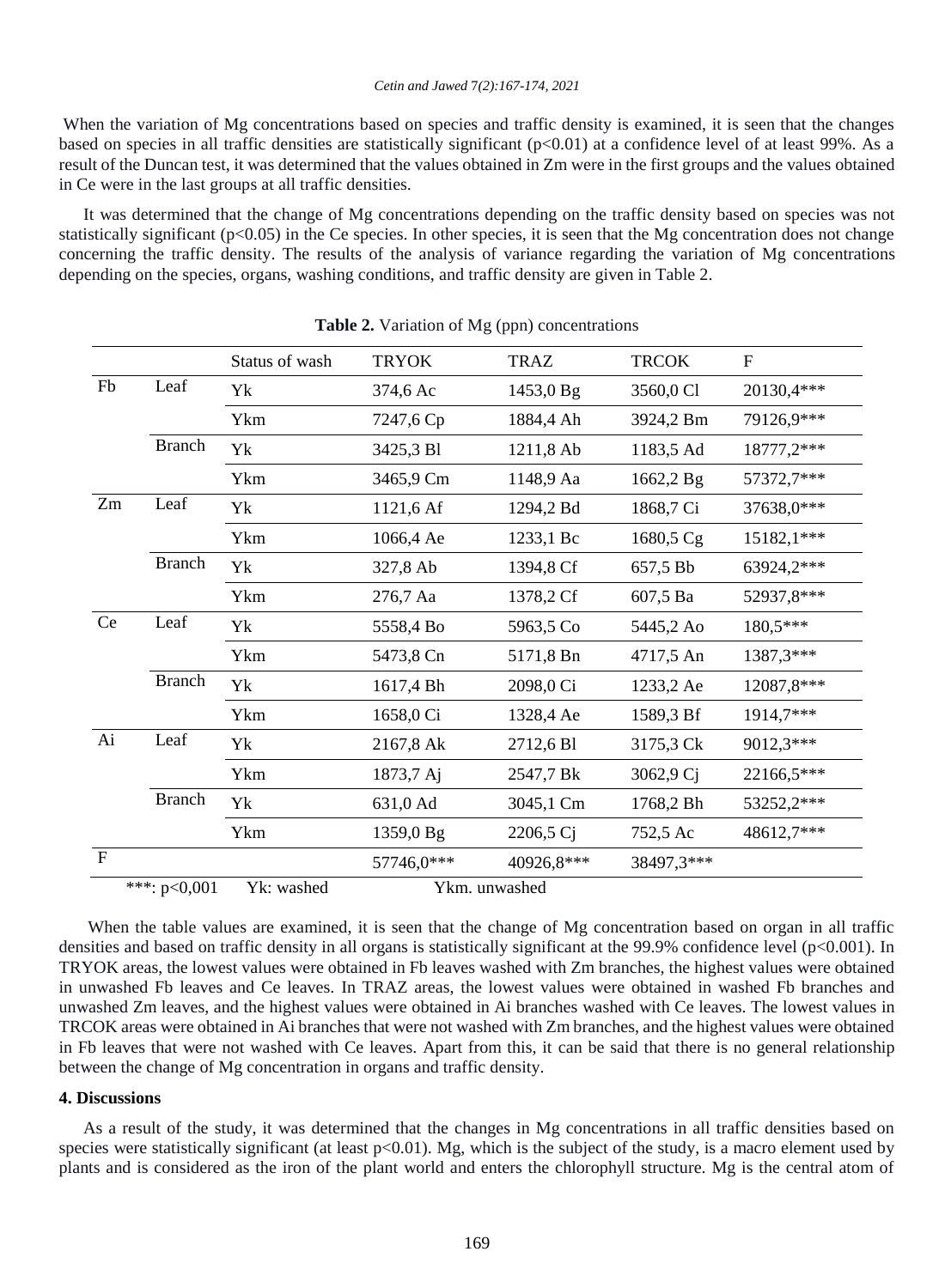chlorophyll and is vital in photosynthesis. The excess of Mg prevents K uptake and negatively affects the root development of trees [38]. Numerous studies on Mg and other elements reveal that the level of element accumulation in different species is at different levels [37]. Studies show that the most important factor affecting element accumulation in plants is plant type [39].

The results of the study show that there is no linear relationship between traffic density and Mg concentration. The entry of elements into the plant body and their accumulation in organs can be mainly through roots and leaves. However, it is not easy to determine the source of the elements determined in the plant because these uptake pathways can work simultaneously [40]. Therefore, factors affecting soil and air composition also affect element concentrations in plants [41]. In urban areas, especially traffic-related air pollution increases the concentration of elements, many of which serve as micronutrients for plants [42,43]. Air pollution and anthropogenic factors in urban areas can also cause soil pollution [44-47]. Therefore, the concentrations of these elements in plants grown in these areas are at higher levels [48].

As a result of the study, it was determined that the Mg concentrations in different organs of the plants subject to the study were at different levels at all traffic densities. This situation is largely shaped by the anatomical structure of the plant and the mutual interaction of the plant and the elements. Like all phenotypic characters, plant metabolism also depends on plant genetic structure [49-53] and environmental conditions [54-56]. Therefore, stress level, which significantly affects plant metabolism [57-60], hormone applications [61-63], cultural processes such as pruning and shading [64,65] and many factors affect the accumulation of elements in plants [66].

In addition, the changing environment and soil structure due to human influence in urban areas and micro-ecological factors [67-69] also affect the change of element concentration in plant organs. Therefore, the elements in the soil or air also significantly shape plant development. High levels of elemental concentrations in the air or soil are a source of stress for the plant [70] and other stress factors affect plant structure and development [71,72,73]. Therefore, high concentrations of some elements in the air cause stress in plants, affecting plant growth, and the accumulation of these elements in plant organs are at a higher level [39,40].

The fact that the element concentrations in different organs of plants grown in the same environment are at different levels is directly related to the structure of the plant organ. Factors such as morphology, surface area, surface texture, and size of plant organs affect the entry and accumulation of elements in the plant organ [3]. Plant leaves take in the air through stomata, while they can also take in the elements in the air. Similarly, the hairy structure of the leaf or the rough and cracked surface of the bark can facilitate the adhesion of the elements, and especially the particles contaminated with various elements that can be a pollutant in the air, on the surface of the organs [7,73,74].

#### **5. Conclusions and Recomendations**

As a result, the change of element concentration in plant organs is the result of a complex mechanism depending on the interaction of many factors, and this mechanism has not been fully resolved yet. Studies on this subject have mostly focused on annual plants, and the number of studies on trees is relatively limited. For this reason, it is recommended that the studies on the subject be continued by diversifying and increasing and that the studies be carried out in controlled environments as much as possible.

#### **Competing Interest / Conflict of Interest**

"The authors declare that they have no competing interests"

## **Funding**

This study was produced from the PhD study supported within the scope of Kastamonu University Scientific Research Projects project number KÜ-BAP03/2021-04.

## **Acknowledgement**

This study was produced from the PhD study supported within the scope of Kastamonu University Scientific Research Projects project number KÜ-BAP03/2021-04.

This study was produced from a Doctoral study at Kastamonu University, Institute of Science Graduate Studies Research Projects (Ph.D.). It was supported within the scope of Kastamonu University, Scientific Research Project Graduate Studies Research Projects (Ph.D.). Thank you for advisor and Kastamonu University Institute of Science Department of Material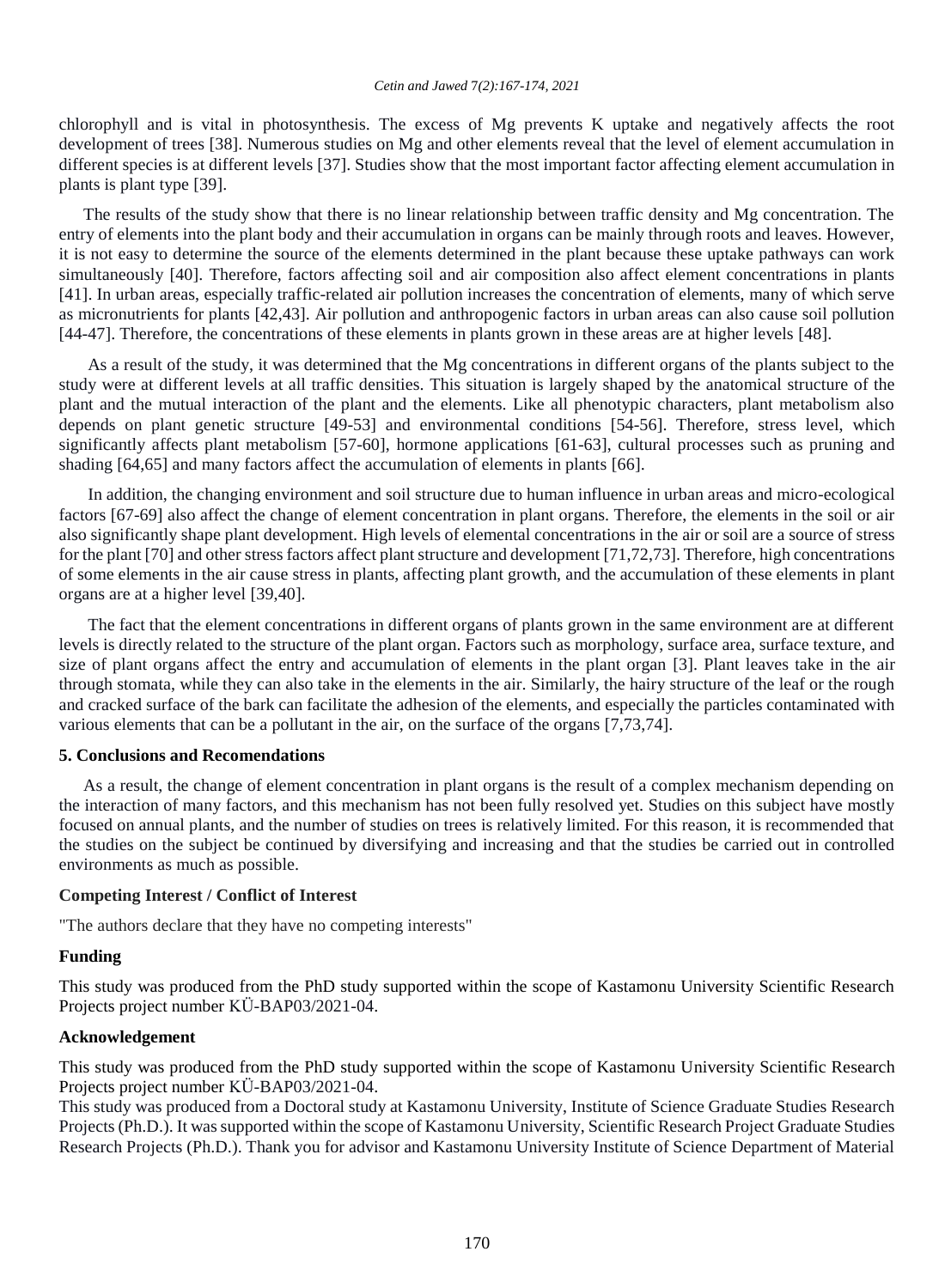Science and Engineering for Ph.D. thesis. Also thank you for Kastamonu University Scientific Research project - Graduate Studies Research Projects (Ph.D.)-

The project number is KÜ-BAP03/2021-04, the title of project "Change of stoma characters due to air pollution"

## *Authors' information*

Asma Asghar JAWED; Ph.D. Student, Orcid ID: 0000-0002-3484-7301 Mehmet Cetin; Assoc. Prof. Dr., Orcid ID: 0000-0002-8992-0289

## **6. References**

- [1] Kilicoglu, C., Cetin, M., Aricak, B., & Sevik, H. (2020). Site selection by using the multi-criteria technique-a case study of Bafra, Turkey. Environmental Monitoring and Assessment, 192 (9), 1-12.
- [2] Bayraktar, O. Y. (2020). The Use of Rice Husk Waste in Foam Concrete Production. *Turkish Journal of Agriculture-Food Science and Technology*, *8*(12), 2716-2722.
- [3] Aricak, B., Cetin, M., Erdem, R., Sevik, H., & Cometen, H. (2020). The usability of Scotch pine (Pinus sylvestris) as a biomonitor for traffic-originated heavy metal concentrations in Turkey. Polish Journal of Environmental Studies, 29 (2): 1051-1057
- [4] Ozturk, S., Isinkaralar, O. (2018). New Trends in Tourism: A Research on Farm Tourism. Journal of Current Researches on Social Sciences, 8 (4), 537-546.
- [5] Öztürk, S., Işınkaralar, Ö., Yılmaz, D., Şimşek, M., Almansourı, H. M. S. & Elahsadı, A. H. M. (2021). Covıd-19'un tüketici alışkanlıklarına etkisi üzerine bir araştırma: Türkiye-Libya karşılaştırması. Doğu Coğrafya Dergisi, 26 (46) , 97-108 . DOI: 10.17295/ataunidcd.958864
- [6] Elsunousi AAM, Sevik H, Cetin M, Ozel HB., Ucun Ozel H (2021) Periodical and regional change of particulate matter and CO2 concentration in Misurata. Environ Monit Assess 193: 707 (2021). DOI: 10.1007/s10661-021- 09478-0
- [7] Koc, İ. (2021). Using Cedrus atlantica's annual rings as a biomonitor in observing the changes of Ni and Co concentrations in the atmosphere. *Environmental Science and Pollution Research*, 1-7.
- [8] Savas, D.S., Sevik, H., Isinkaralar, K. Turkyilmaz, A., Cetin, M. (2021). The potential of using *Cedrus atlantica* as a biomonitor in the concentrations of Cr and Mn. *Environ Sci Pollut Res* (2021). https://doi.org/10.1007/s11356- 021-14826-1
- [9] Sevik, H., Cetin, M., Ozturk, A., Ozel, H. B., & Pinar, B. (2019). Changes in Pb, Cr and Cu concentrations in some bioindicators depending on traffic density on the basis of species and organs. Applied Ecology and Environmental Research, 17 (6), 12843-12857.
- [10] Sevik, H., Ozel, H. B., Cetin, M., Özel, H. U., & Erdem, T. (2019). Determination of changes in heavy metal accumulation depending on plant species, plant organism, and traffic density in some landscape plants. Air Quality, Atmosphere & Health, 12 (2), 189-195.
- [11] Ucun Ozel, H., Ozel, H. B., Cetin, M., Sevik, H., Gemici, B. T., & Varol, T. (2019). Base alteration of some heavy metal concentrations on local and seasonal in Bartin River. *Environmental monitoring and assessment*, *191*(9), 594
- [12] Demir, T., Mutlu, E., Aydın, S., & Gültepe, N. (2021). Physicochemical water quality of Karabel, Çaltı, and Tohma brooks and blood biochemical parameters of Barbus plebejus fish: assessment of heavy metal concentrations for potential health risks. *Environmental Monitoring and Assessment*, *193*(11), 1-15.
- [13] Canturk, U., & Kulaç, Ş. (2021). The effects of climate change scenarios on Tilia ssp. in Turkey. *Environmental Monitoring and Assessment*, *193*(12), 1-15.
- [14] Adiguzel, F., Bozdogan Sert, E., Dinc, Y., Cetin, M., Gungor, S., Yuka, P., Sertkaya Dogan O., Kaya, E. Karakaya, K., & Vural, E. (2021). Determining the relationships between climatic elements and thermal comfort and tourism activities using the tourism climate index for urban planning: a case study of Izmir Province. Theoretical and Applied Climatology, 1-16. Theor Appl Climatol (2021).<https://doi.org/10.1007/s00704-021-03874-9>
- [15] Bozdogan Sert, E., Kaya, E., Adiguzel, F., Cetin, M., Gungor, S., Zeren Cetin, I., & Dinc, Y. (2021). Effect of the surface temperature of surface materials on thermal comfort: a case study of Iskenderun (Hatay, Turkey). Theoretical and Applied Climatology, 144(1), 103-113. https://doi.org/10.1007/s00704-021-03524-0
- [16] Varol, T., Ozel, H. B., Ertugrul, M., Emir, T., Tunay, M., Cetin, M., & Sevik, H. (2021). Prediction of soil-bearing capacity on forest roads by statistical approaches. *Environmental monitoring and assessment*, *193*(8), 527.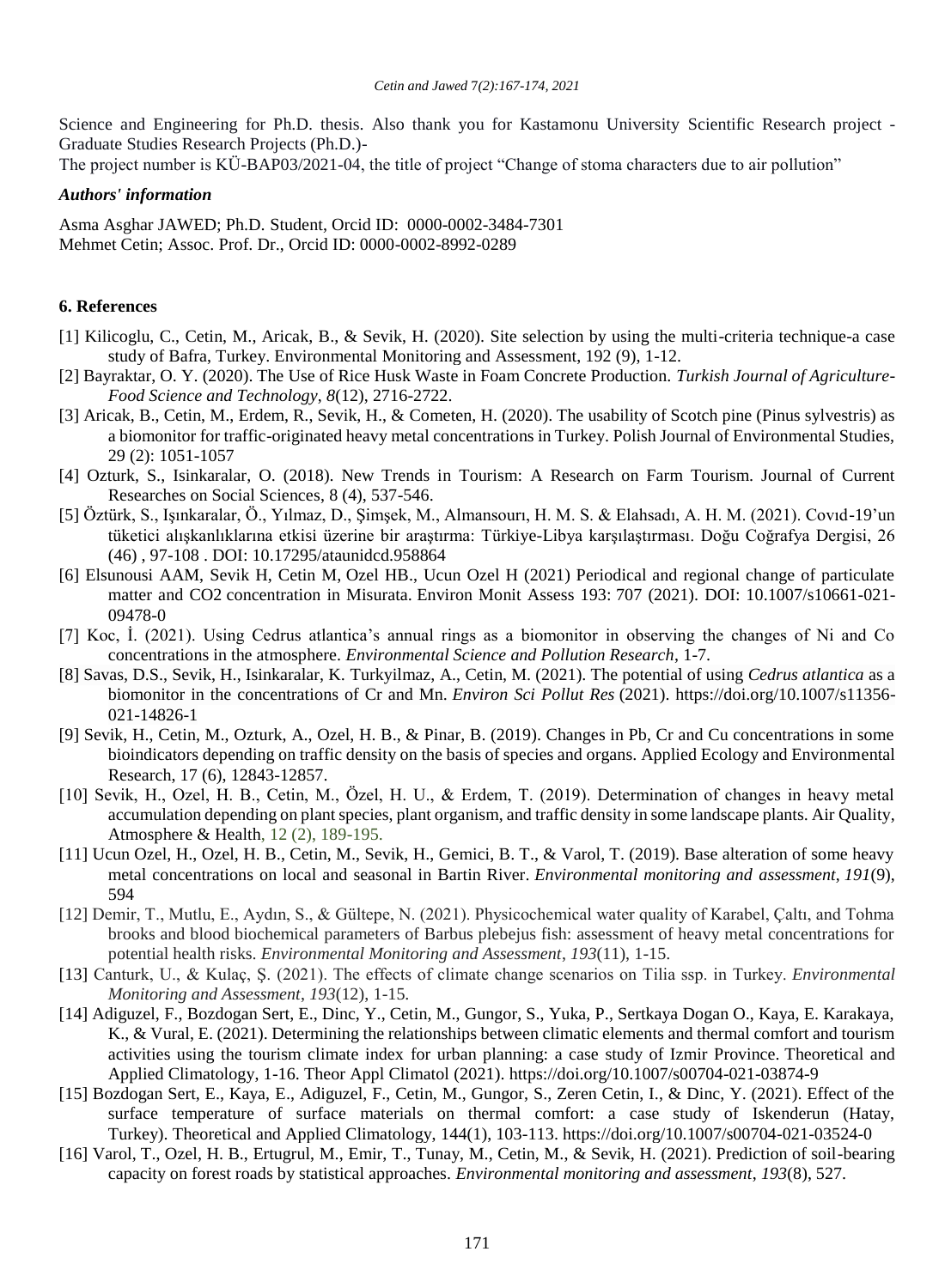- [17] Varol T, Canturk U, Cetin M, Ozel HB., Sevik H. (2021) Impacts of climate change scenarios on European ash tree (*Fraxinus excelsior* L.) in Turkey. Forest Ecology and Management. *Forest Ecology and Management* 491 (2021) 119199. DOI: 10.1016/j.foreco.2021.119199
- [18] Işınkaralar, Ö. & Varol, Ç. (2021). Kent Merkezlerinde Ticaret Birimlerin Mekansal Örüntüsü Üzerine Bir Değerlendirme: Kastamonu Örneği. Journal of Architectural Sciences and Applications, 6(2), 396- 403.https://doi.org/10.30785/mbud.927529
- [19] Sahin, G., Cabuk, S. N., & Cetin, M. (2021). The change detection in coastal settlements using image processing techniques: a case study of Korfez. *Environmental Science and Pollution Research*, 1-16.
- [20] Kalayci Onac A, Cetin M, Sevik H, Orman P, Karci A., Gonullu Sutcuoglu G (2021) Rethinking the campus transportation network in the scope of ecological design principles: case study of Izmir Katip Çelebi University Çiğli Campus Environmental Science and Pollution Research (2021)[. https://doi.org/10.1007/s11356-021-14299-](https://doi.org/10.1007/s11356-021-14299-2) [2](https://doi.org/10.1007/s11356-021-14299-2)
- [21] Cetin, M. (2020). The changing of important factors in the landscape planning occur due to global climate change in temperature, Rain and climate types: A case study of Mersin City. *Turkish Journal of Agriculture-Food Science and Technology*, *8*(12), 2695-2701.
- [22] Turkyilmaz, A., Sevik, H., Isinkaralar, K., & Cetin, M. (2018). Using Acer platanoides annual rings to monitor the amount of heavy metals accumulated in air. Environ Monit Assess 190:578.
- [23] Ghoma WEO, Sevik H and Isinkaralar K (2021) Using indoor plants as biomonitors for detection of toxic metals by tobacco smoke. Air Quality, Atmosphere & Health, https://doi.org/10.1007/s11869-021-01146-z (In press)
- [24] Cetin, M., Sevik, H., Cobanoglu, O. (2020). Ca, Cu, and Li in washed and unwashed specimens of needles, bark, and branches of the blue spruce (Picea pungens) in the city of Ankara. Environmental Science and Pollution Research, 1-10.
- [25] Sevik, H., Cetin, M., Ozel, H. B., Ozel, S., Zeren Cetin, I. (2020). Changes in heavy metal accumulation in some edible landscape plants depending on traffic density. Environmental Monitoring and Assessment, 192 (2), 78.
- [26] Sevik, H., Cetin, M., Ozel, H. U., Ozel, H. B., Mossi, M. M. M., Zeren Cetin, I. (2020). Determination of Pb and Mg accumulation in some of the landscape plants in shrub forms. Environmental Science and Pollution Research, 27 (2), 2423-2431.
- [27] Cetin, M., Sevik, H., Turkyilmaz, A., Isinkaralar, K. (2021). Using Abies's Needles as Biomonitors of Recent Heavy Metal Accumulation. *Kastamonu University Journal of Engineering and Sciences*, *7*(1), 1-6.
- [28] Hrivnák, M., Paule, L., Krajmerová, D., Kulaç, Ş., Şevik, H., Turna, İ., Tvauri, I., Gömöry, D. (2017). Genetic variation in Tertiary relics: The case of eastern-Mediterranean Abies (Pinaceae). Ecology and evolution, 7 (23), 10018-10030.
- [29] Güney, D., Yahyaoglu, Z., Bayraktar, A., Atar, F., Turna, I. (2019). Genetic diversity of Picea orientalis (L.) Link populations in Turkey. *Šumarski list*, *143*(11-12), 539-547.
- [30] Kulaç, Ş., Nayır, H. N. (2021). Determination of Grafting Adaptation of Some Chestnut (Castanea sativa Mill.) Genotypes with Marigoule (C. Sativa× C. Crenata) Cultivar. *Turkish Journal of Agriculture-Food Science and Technology*, *9*(8), 1555-1559.
- [31] Cetin, M., Sevik, H., Yigit, N., Ozel H.B., Aricak, B., Varol, T. (2018) The variable of leaf micromorphogical characters on grown in distinct climate conditions in some landscape plants. Fresenius Environmental Bulletin, 27 (5): 3206-3211.
- [32] Cetin, M., Sevik, H., Yigit, N. (2018). Climate type-related changes in the leaf micromorphological characters of certain landscape plants. Environmental monitoring and assessment, 190 (7), 404.
- [33] Yigit, N., Mutevelli, Z., Sevik, H., Onat, S.M., Ozel, H.B., Cetin, M., Olgun, C. (2021). Identification of Some Fiber Characteristics in *Rosa sp.* and *Nerium oleander* L. Wood Grown under Different Ecological Conditions. BioResources, 16(3): 5862-5874. DOI:10.15376/biores.14.3.7015-7024
- [34] Sevik, H., Cetin, M., Ozturk, A., Yigit, N., & Karakus, O. (2019). Changes in micromorphological characters of Platanus orientalis L. leaves in Turkey. Applied Ecology and Environmental Research, 17 (3), 5909-5921.
- [35] Kravkaz Kuscu, I. S., Cetin, M., Yigit, N., Savaci, G., Sevik, H. (2018). Relationship between Enzyme Activity (Urease-Catalase) and Nutrient Element in Soil Use. *Polish Journal of Environmental Studies*, *27* (5). 2107-2112.
- [36] Kravkaz-Kuscu, I. S., Sariyildiz, T., Cetin, M., Yigit, N., Sevik, H., Savaci, G. (2018). Evaluation of the soil properties and primary forest tree species in Taskopru (Kastamonu) district. Fresenius Environmental Bulletin, 27 (3), 1613-1617.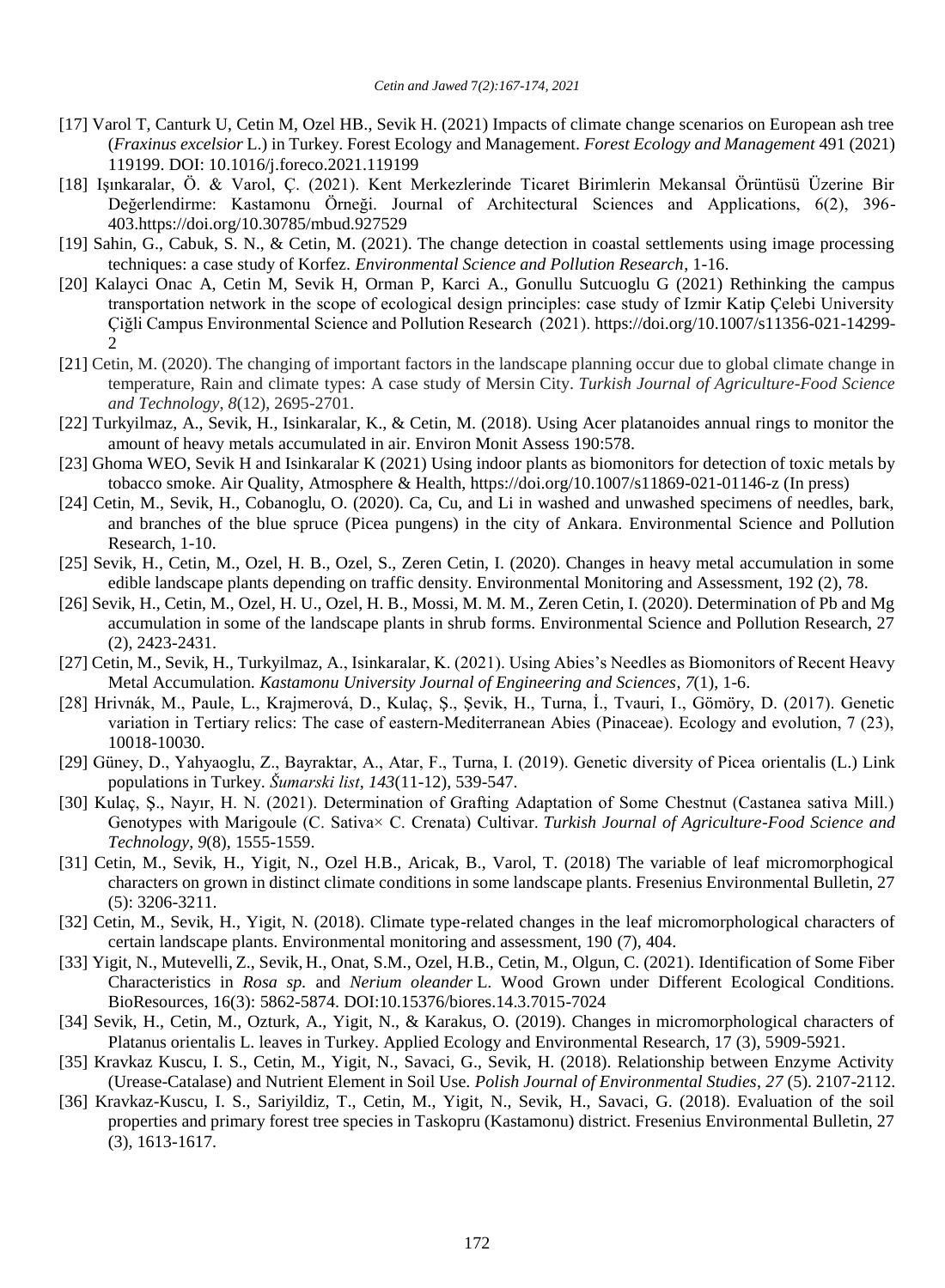- [37] Turkyilmaz, A., Cetin, M., Sevik, H., Isinkaralar, K., & Saleh, E. A. A. (2020). Variation of heavy metal accumulation in certain landscaping plants due to traffic density. Environment, Development and Sustainability, 22 (3), 2385-2398.
- [38] Ozel, H. B., Varol, H. N., & Sevik, H. (2021). Change of Mg concentration in several plants depending on plant species, washing status, and traffic density.
- [39] Karacocuk, T., Sevik, H., Isinkaralar, K. Turkyilmaz, A., Cetin, M (2021). The change of Cr and Mn concentrations in selected plants in Samsun city center depending on traffic density. Landscape Ecol Eng . <https://doi.org/10.1007/s11355-021-00483-6>
- [40] Shahid, M., Dumat, C., Khalid, S., Schreck, E., Xiong, T., & Niazi, N. K. (2017). Foliar heavy metal uptake, toxicity and detoxification in plants: A comparison of foliar and root metal uptake. *Journal of hazardous materials*, *325*, 36-58.
- [41] Aricak, B., Cetin, M., Erdem, R., Sevik, H., & Cometen, H. (2019). The change of some heavy metal concentrations in Scotch pine (Pinus sylvestris) depending on traffic density, organelle and washing. Applied Ecology and Environmental Research, 17 (3), 6723-6734.
- [42] Alaqouri, H. A. A., Genc, C. O., Aricak, B., Kuzmina, N., Menshikov, S., & Cetin, M. (2020). The possibility of using Scots pine needles as biomonitor in determination of heavy metal accumulation. Environmental Science and Pollution Research International.
- [43] Isinkaralar, K. & Ramazan, E. (2021). Landscape Plants as Biomonitors for Magnesium Concentration in Some Species. International Journal of Progressive Sciences and Technologies, 29(2), 468-473.
- [44] Bayraktar, O. Y., Saglam-Citoglu, G., Belgin, C. M., Cetin, S., Cetin, M. (2019). Investigation of effect of brick dust and silica fume on the properties of portland cement mortar. Fresenius Environmental Bulletin, 28(11), 7823-7832.
- [45] Bayraktar, O. Y., Saglam-Citoglu, G., Belgin, C. M., Cetin, M. (2019). Investigation of the mechanical properties of marble dust and silica fume substituted portland cement samples under high temperature effect. Fresenius Environmental Bulletin, 28(5); 3865–3875.
- [46] Gencel, O., Kazmi, S. M. S., Munir, M. J., Kaplan, G., Bayraktar, O. Y., Yarar, D. O., ... & Ahmad, M. R. (2021). Influence of bottom ash and polypropylene fibers on the physico-mechanical, durability and thermal performance of foam concrete: An experimental investigation. *Construction and Building Materials*, *306*, 124887.
- [47] Gencel, O., Benli, A., Bayraktar, O. Y., Kaplan, G., Sutcu, M., & Elabade, W. A. T. (2021). Effect of waste marble powder and rice husk ash on the microstructural, physico-mechanical and transport properties of foam concretes exposed to high temperatures and freeze–thaw cycles. *Construction and Building Materials*, *291*, 123374.
- [48] Sevik, H. (2021). The Variation of Chrome Consantration in Some Landscape Plants Due to Species, Organ and Traffic Density. *Turkish Journal of Agriculture-Food Science and Technology*, *9*(3), 595-600.
- [49] Güney, D., Kulaç, Ş., Turna, İ. (2012). Study on cone formation stage of Caucasian Fir (Abies nordmanniana ssp. nordmanniana). *Kastamonu University Journal of Forestry Faculty*, *12*(3), 228-233.
- [50] Kulaç, Ş., Guney, D., Çiçek, E., Turna, İ. (2013). Effect of provenance, stratification and temperature on the germination of European hophornbeam (Ostrya carpinifolia Scop.) seeds. *Food, Agriculture and Environment (JFAE)*, *11*, 2815-2819.
- [51] Kulaç, Ş., Güney, D., Çiçek, E., Somay, Ş., Özbayram, A. K. (2013). Farklı Orijinli Kayacık (Ostrya carpinifolia Scop.) Tohumlarının Bazı Tohum Özelliklerinin Belirlenmesi. *Düzce Üniversitesi Orman Fakültesi Ormancılık Dergisi*, *9*(1), 62-70.
- [52] Yildiz, D., Nzokou, P., Deligoz, A., Koc, I., Genc, M. (2014). Chemical and physiological responses of four Turkish red pine (Pinus brutia Ten.) provenances to cold temperature treatments. *European journal of forest research*, *133*(5), 809-818.
- [53] Koc, İ., Nzokou, P., & Cregg, B. (2021). Biomass allocation and nutrient use efficiency in response to water stress: insight from experimental manipulation of balsam fir, concolor fir and white pine transplants. *New Forests*, 1-19.
- [54] Güney, D., Atar, F., Atar, E., Turna, İ., Kulaç, Ş. (2015). The effect of pre-treatments and seed collection time on the germination characteristics of common hornbeam (Carpinus betulus) seeds in the Eastern Black Sea Region, Turkey. *Seed Science and Technology*, *43*(1), 1-9.
- [55] Ertugrul, M., Varol, T., Ozel, H. B., Cetin, M., & Sevik, H. (2021). Influence of climatic factor of changes in forest fire danger and fire season length in Turkey. *Environmental Monitoring and Assessment*, *193*(1), 1-17.
- [56] Koc, İ. (2021). Examining Seed Germination Rate and Seedlings Gas Exchange Performances of Some Turkish Red Pine Provenances Under Water Stress. Düzce University Journal of Science & Technology, 9(3), 48-60.